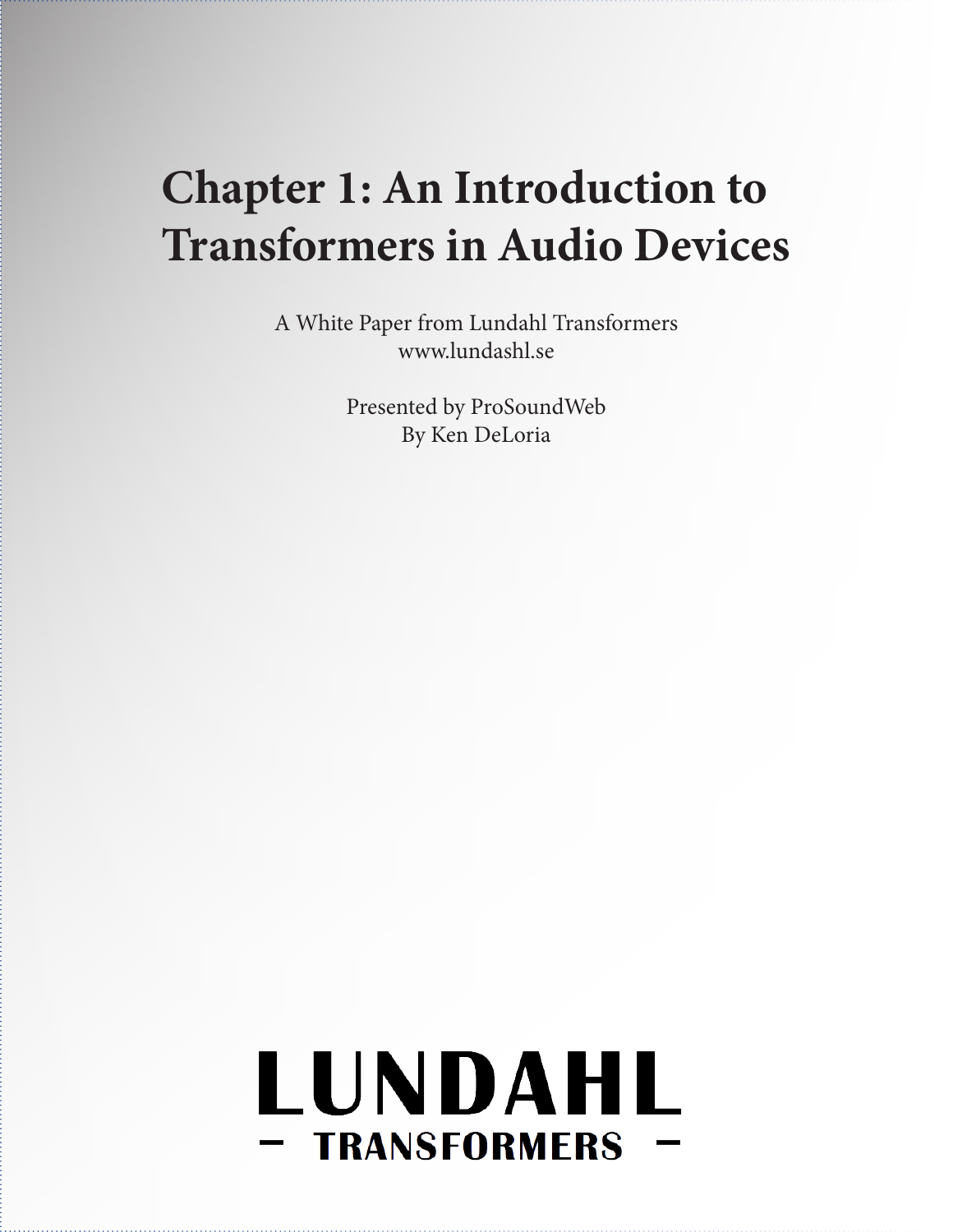#### Introduction

In the dawning days of audio, transformers played a vital role in the functionality of first-generation all-tube based electronic circuitry. It was circa 1920 and radio broadcasts for the general populace had just begun, generating a rapid rise in the demand for broadcast audio systems, all of which needed transformers to function.

Later, as equipment for live sound reinforcement began to emerge, transformers again proved indispensible as the only means of matching microphone impedances to vacuum tube preamplifiers. Transformers were also used as inter-stage devices in amplifiers, for line output drivers, and for matching a power amplifier's output stage to the impedance of a loudspeaker voice coil – just as they are still used today in audiophile tube-based amplifiers and musical instrument amps.

Eventually, widespread use of transistor-based preamps and power amplifiers lessened the need for transformers, but as any electric guitarist will tell you, tubes "just sound better."



#### Insurance Policy

However, transformers do much more than just impedance matching. They can differentially balance a microphone or line-level signal at the source, and then de-balance the same signal at the destination (or more properly stated, the "load"). In the process, electromagnetic interference (EMI), the cause of all-too-familiar hum and buzz, is cancelled out as a function of the transformer's common-mode rejection ratio (CMRR or CMR).

The term "common mode" refers to any stray field that is common to both the plus and minus poles of a balanced line. Add the word "rejection" and it describes exactly what the transformer is doing: it phase-cancels the EMI because the poles are 180 degrees opposed to each other, thus rejecting any unwanted field induced in the cable.

This is pretty important stuff. When a line is not balanced, it becomes vulnerable to picking up all kinds of stray energy. Usually this takes the form of 60 Hz (or 50 Hz in Europe), along with related harmonics. The interference is induced in the cable from nearby alternating current (AC) power cables or from AC rectifiers in electrical devices.

Problems can also be caused by radio transmitters and other high-power devices that generate unwanted energy fields, such as diathermy machines and wood welders (yes, there really is such a thing as a wood welder). In the case of higher frequencies, the invasive energy may not be audible, but it can wreak havoc in a sensitive broadband mic preamp if the energy is not cancelled out by a precision-grade transformer (or by other means).

High-grade audio transformers, such as those manufactured by Lundahl in Sweden and Jensen in the U.S., exhibit high CMRR values across a broad spectrum of frequencies; low-grade transformers may help reduce hum and buzz a bit, but their CMRR is rarely sufficient to solve any significant problem. When it comes to hum and noise rejection, precision high-grade transformers are an invaluable insurance policy.

### Ground Control

Audio transformers not only provide differential balancing of signals, they eliminate ground loops as well.

Chapter 1: An Introduction to Transformers in Audio Devices



Page 2 of 5 www.lundahl.se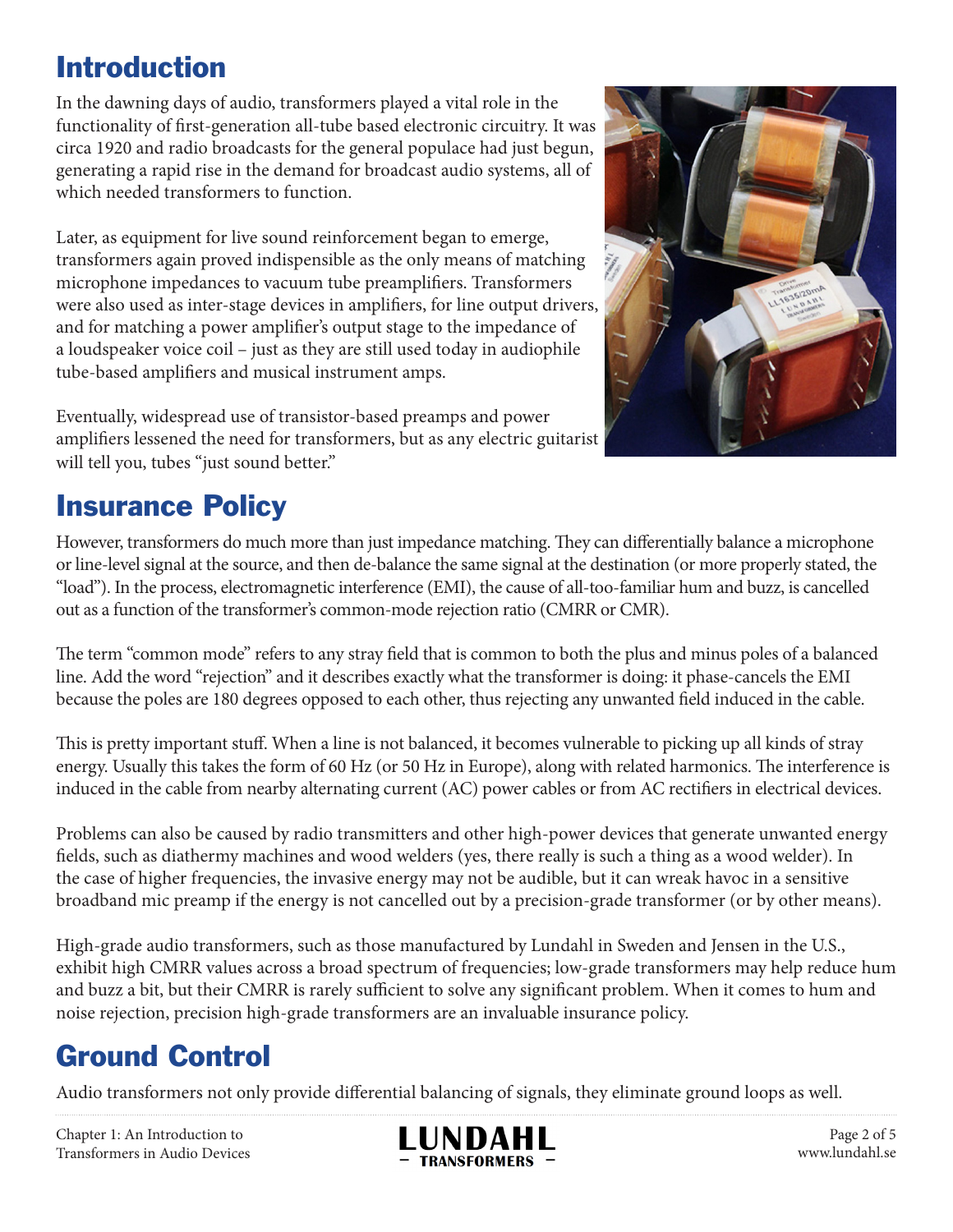In fact, very well.

Ground loops occur when two points should be at the same ground potential, but aren't. They're caused by improperly installed equipment (or sometimes improperly designed equipment), with the result being noise and interference in a system. Merely plugging AC power cords into outlets that do not share the same ground path can create a ground loop when one piece of equipment is connected to another.

When many devices are interconnected, or when devices are far apart, the likelihood of a ground loop increases significantly. Ground loops are what keep audio professionals working through the dinner break. They can be difficult to sort out because different manufacturers of consoles and signal processing gear use different grounding techniques.

Enter the transformer. It stops ground loops cold, without resorting to the dangerous practice of lifting the AC ground pin on (one or more) power cords. Those who know this carry a handful of "barrel" style line-level transformer isolators to gigs.

#### Matter Of Magnetics

A unique feature of transformers is the ability to transfer a signal from the primary winding to the secondary winding without any galvanic connection, thus the input and outputs are said to be galvanically isolated from one another.

Galvanic isolation refers to isolating one branch, or section, of an electrical system from another, preventing current flow. No conductivity is permitted between the sections, yet energy and information are still exchanged. This perfectly describes the function of an audio transformer. Instead of a galvanic connection, the input signal induces a magnetic field in the transformer's primary, which in simple terms is a coil of wire wrapped around an iron core. The transformer's secondary consists of another coil of



*Power (VI) applied to the primary coil is magnetically transferred to the secondary coil, hence the galvanic isolation.*

wire wrapped around the same core, but insulated from the primary coil.

The two coils may have the same number of turns, or one coil may have greater or fewer turns than the other. This is known as the "turns ratio" and determines whether the transformer steps-up the applied voltage, stepsdown the applied voltage, or does not re-scale it at all, but serves only to isolate.

When an AC signal is applied to the primary coil, it generates a field that is magnetically induced in the secondary windings, thus reflecting the properties of the applied signal, but not making direct electrical contact. This is the means by which ground loops are broken and unwanted current is prevented from flowing between two or more units that share ground conductors.

For this same reason, no transformer will ever pass direct current DC, because DC does not generate an alternating magnetic field. Note: DC blocking does not apply to auto-transformers that are sometimes used in 70-volt/100-volt distributed loudspeaker systems, because the primary and secondary windings of autotransformers are connected galvanically.

Chapter 1: An Introduction to Transformers in Audio Devices



Page 3 of 5 www.lundahl.se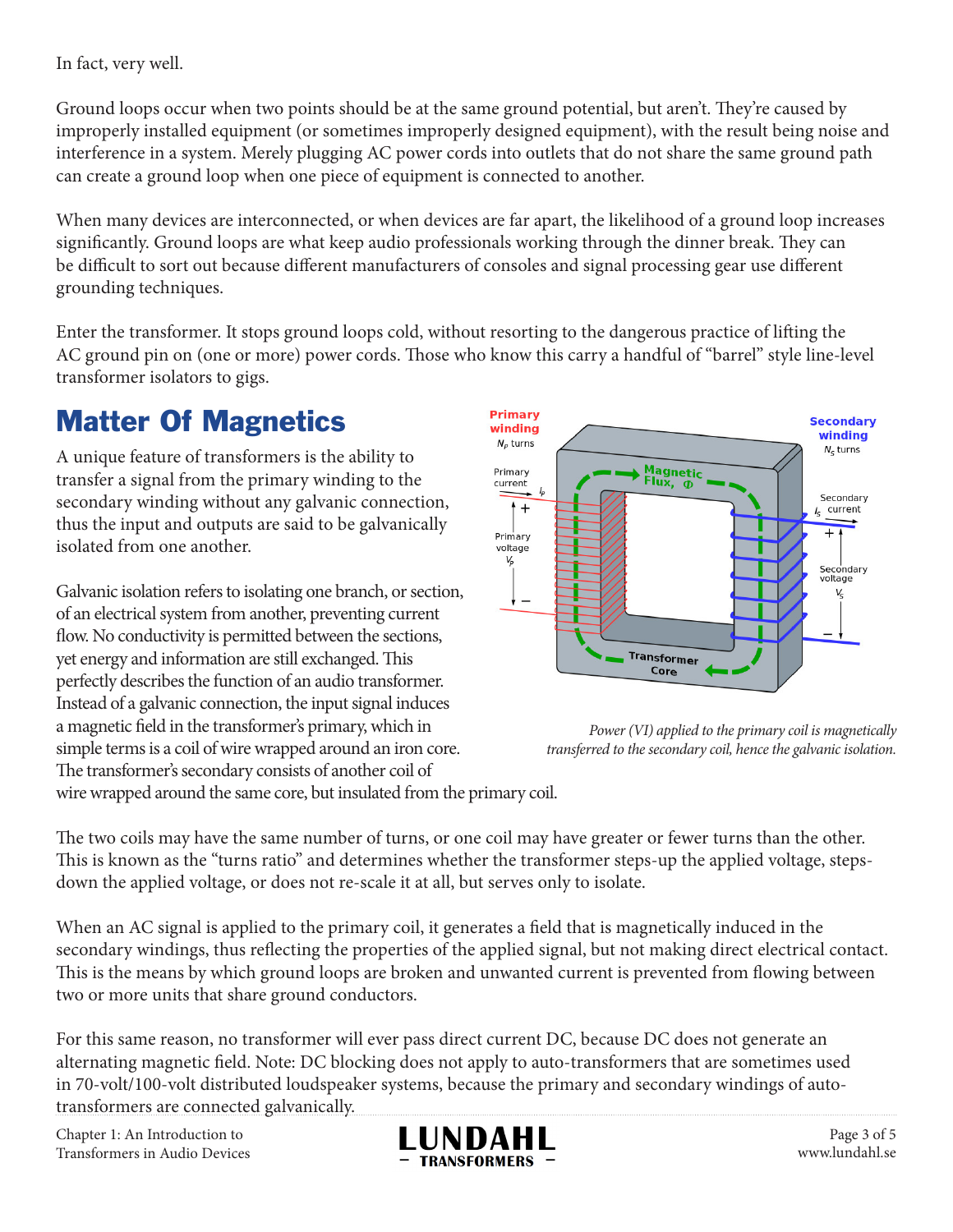#### Sonic Characteristics

It's important to understand that even though transformers are passive devices, they are actually quite complex with internally distributed resistance, capacitance and inductance. Thus they still exhibit varying electrical and performance characteristics, just as active circuits do. They are, in fact, not dissimilar to loudspeakers – except there are no moving parts.

Earlier, we referred to CMRR (common-mode rejection ratio), which is one of the most important performance characteristics that audio product designers and system integrators look for when specifying transformercoupled interconnects. But an impressive value of CMRR does not fully define a transformer's overall performance. It must also get high marks in each of the following characteristics if the end result is to be clean and transparent sound quality.

**Distortion.** Like an active circuit, a transformer will inevitably introduce a measure of distortion. In a high-grade design, distortion will be quite low, but present nonetheless. Transformer distortion is a function of level and frequency; the lower the frequency and the higher the signal level, the more distortion. In particular when operating limits of the transformer are exceeded (high level at low frequencies), and core saturation is eminent, distortion will increase rapidly. Core saturation occurs when a transformer's iron core cannot absorb any additional magnetism, thereby "clipping" the signal.

**Linearity.** Rarely published as a specification, linearity describes how the other parameters (frequency response, distortion, phase response and transient response) will stay stable (or not) under a range of input levels.

Level. This specifies the maximum input and/or output levels at a specified frequency (normally 20 Hz or 50 Hz) before saturating and becoming non-linear.

**Frequency Response.** Like any other audio device, there is an upper and lower response limit. Within those limits the response may be perfectly flat – or it may deviate a little – or a lot.

**Phase Response.** This parameter describes any deviation from a flat phase response within the specified frequency range. Even among the leading transformer manufacturers, phase response data is not always available. When it is, it's usually presented as a graphical plot, often with the frequency response depicted on the same graph, as they are proportionally related. In low-grade products, usually very little data is supplied.

**Transient Response.** Specifies how fast the transformer can respond to a short signal burst (or the leading edge of a continuous signal), and how quickly it stops emitting energy after the applied signal has stopped. Like phase response, this data is not always available, but can be extrapolated by examining frequency response and self-resonance data (pulse transformers for digital audio may delve into this specification more deeply).

Transformers that generally exhibit good frequency response and effective CMRR can still color the sound, sometimes dramatically, due to a slow initial response and significant overshoot at the tail end. Sometimes this can be pleasing to the ear, providing a sense of "warmth," but most times it is not. In any case, it's an inaccurate representation of the signal.

It's better to use a plug-in, or a signal processor intended for such an effect, rather than to infect the system with a suboptimal transformer. As with everything else in audio, when evaluating a transformer, it pays to spend time listening.